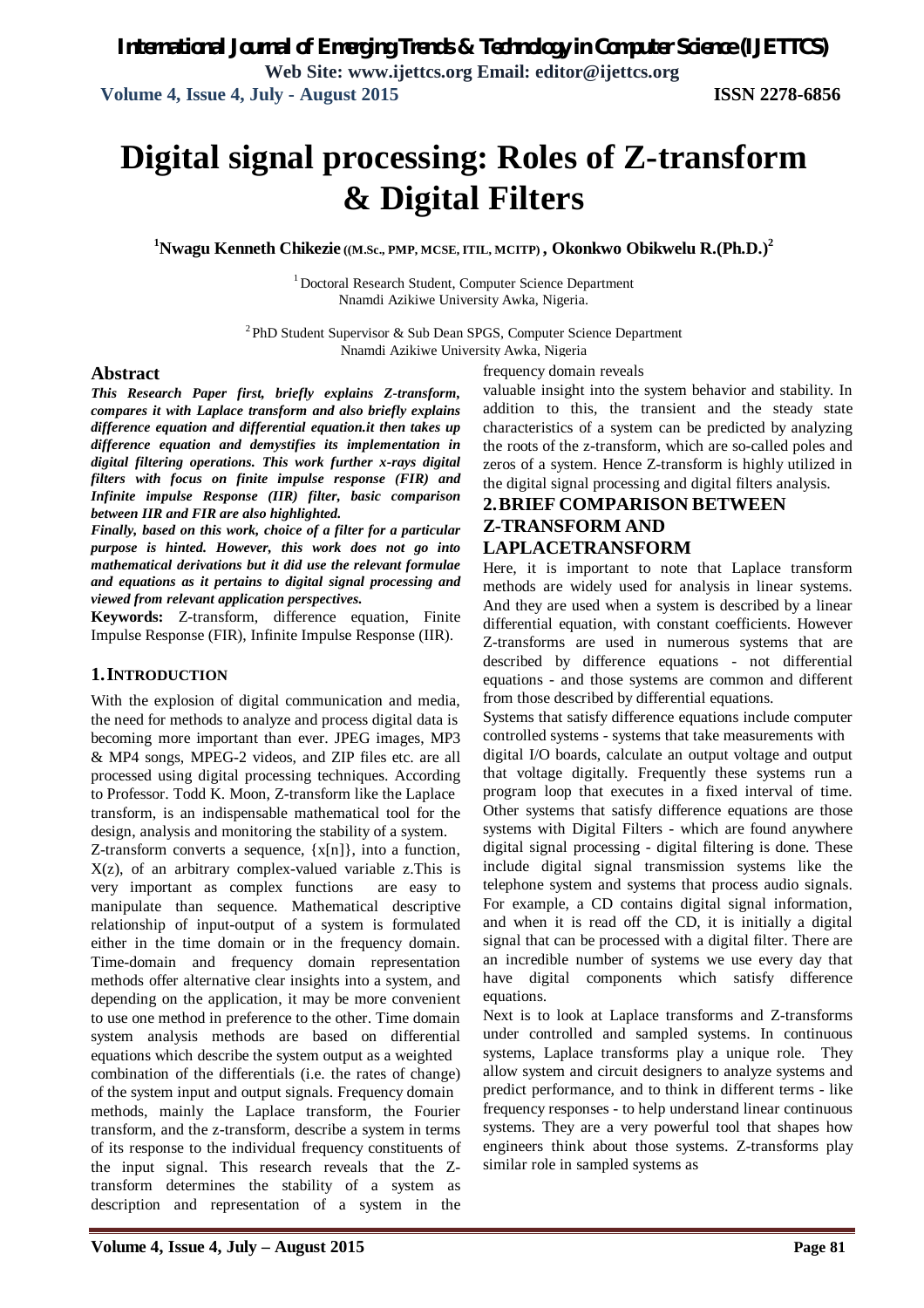# *International Journal of Emerging Trends & Technology in Computer Science (IJETTCS)* **Web Site: www.ijettcs.org Email: editor@ijettcs.org**

 **Volume 4, Issue 4, July - August 2015 ISSN 2278-6856**

### **stated below relative to Laplace:**

- In continuous systems, inputs and outputs are related by differential equations and Laplace transform techniques are used to solve those differential equations.
- In sampled systems, inputs and outputs are related by difference equations and Z-transform techniques are used to solve those difference equations.
- In continuous systems, Laplace transforms are used to represent systems with transfer functions, while in sampled systems, Z-transforms are used to represent systems with transfer functions.

#### **2.1 What is a sampled system?**

Simply put, Digital filters are by essence sampled systems. The input and output signals are represented by samples with equal time distance. A typical sampled system is as depicted in figure 1 below:



**Figure 2.1.1** A typical sampled system

- An analog signal is converted to a digital form in an  $A/D$
- The digital signal is processed somehow.
- The processed digital signal is converted to an analog signal for use in the analog world

# **3 .DIFFERENTIAL, DIFFERENCE EQUATIONS AND DIGITAL FILTERS**

### **3.1 Differential equation**

This is not to be confused with difference equation vice versa. A differential equation is a mathematical equation that relates some function with its derivatives. And their derivatives represent their rates of change, and the equation defines a relationship between the two. The input and Output of a continuous system which are related by differential equation are solved by Laplace transform technique. However, applicable to sampled system are Ztransform techniques which solve the difference equation that forms the relationship between its input and output

### **3.2 Difference equation**

A difference equation is an equation which expresses a relation between an independent variable and the successive values of the dependent variable or the successive differences of the dependent variable. This represents a Linear Time Invariant (LTI) system and obeys all its usual properties. Therefore, difference equation is to discrete signal processing what the differential equation is to analogue signal processing. It is used to describe operation of discrete time system

### **3.3 Digital Filters**

This is a system (sampled system) that performs mathematical operations (Z-transform techniques) on a sampled, discrete-time signal to suppress or boost certain aspects of that signal and it is principally implemented in

digital signal processing (DSP) devices. A digital filter system usually consists of an analog-to-digital converter to sample input signal, followed by a microprocessor and some peripheral components such as memory to store data and filter coefficients etc. Finally, a digital-to-analog converter to complete the output stage and Program Instructions (software) running on the microprocessor implemented by the digital filter by performing the necessary mathematical operations on the numbers received from the ADC(as simplified in the above figure 2.1.1). However, it is worthy to note here that analogue filters can yield similar output as digital filters, only that digital filters can achieve far superior results. It is important also that digital filters are characterized by its transfer function, or equivalently, its difference equation as it is the case in this research work.

#### **3.3.1 Difference Equation implementation in Digital filters**

The difference equation is a formula for computing an output sample at time  $\Box$  based on past and present input samples and past output samples in the time domain. Hence the general causal Linear Time Invariant (LTI) difference equation is written as

Where x is the input signal, y is the output signal, and the constants bi,  $i = 0, 1, 2, ..., M$ , aj,  $j = 1, 2, ..., N$  are called the coefficients. As a specific example, the difference equation:  $y (\square) = 0.03x (\square) + 0.004x(\square -1) + 0.89y(\square -1)$ specifies a digital filtering operation, and the coefficient sets (0.03, 0.004) and (0.89) fully characterize the filter. In this example, we have  $M = N = 1$ . When the coefficients are real numbers, as in the above example, the filter is said to be real. Otherwise, it may be complex.

$$
= \sum_{i=0}^{M} \!\!\!\!\! b^i x \, (r_l \!\cdot\!\! i) \! - \! \sum_{j=1}^{N} \! a_j \, y \, (r_l \!\cdot\!\! j)
$$

This forms the basis for design of digital filters. With this, digital filters are categorized into two broad classes:

- Recursive
- Non-recursive

Hence based on above equation, any filter having one or more feedback paths  $(N>1)$  is called Recursive. Specifically, the bi coefficients are called the feedforward coefficients and the ai coefficients are called the feedback coefficients. A filter is said to be recursive if and only if ai is not equal to zero for some  $i > 0$ . Recursive filters are also called infinite-impulse-response (IIR) filters. It is important to note that Its impulse response of an Nthorder FIR filter lasts for N+ 1samples, and then dies to zero. This means that for a finite number of sample intervals, it finally settles to zero. But when there is no feedback ( $ai=0$ , for all  $i>0$ ), the filter is said to be a nonrecursive or finite-impulse-response (FIR) digital filter. It is finite because its impulse response is of finite duration. This is in contrast to recursive - infinite impulse response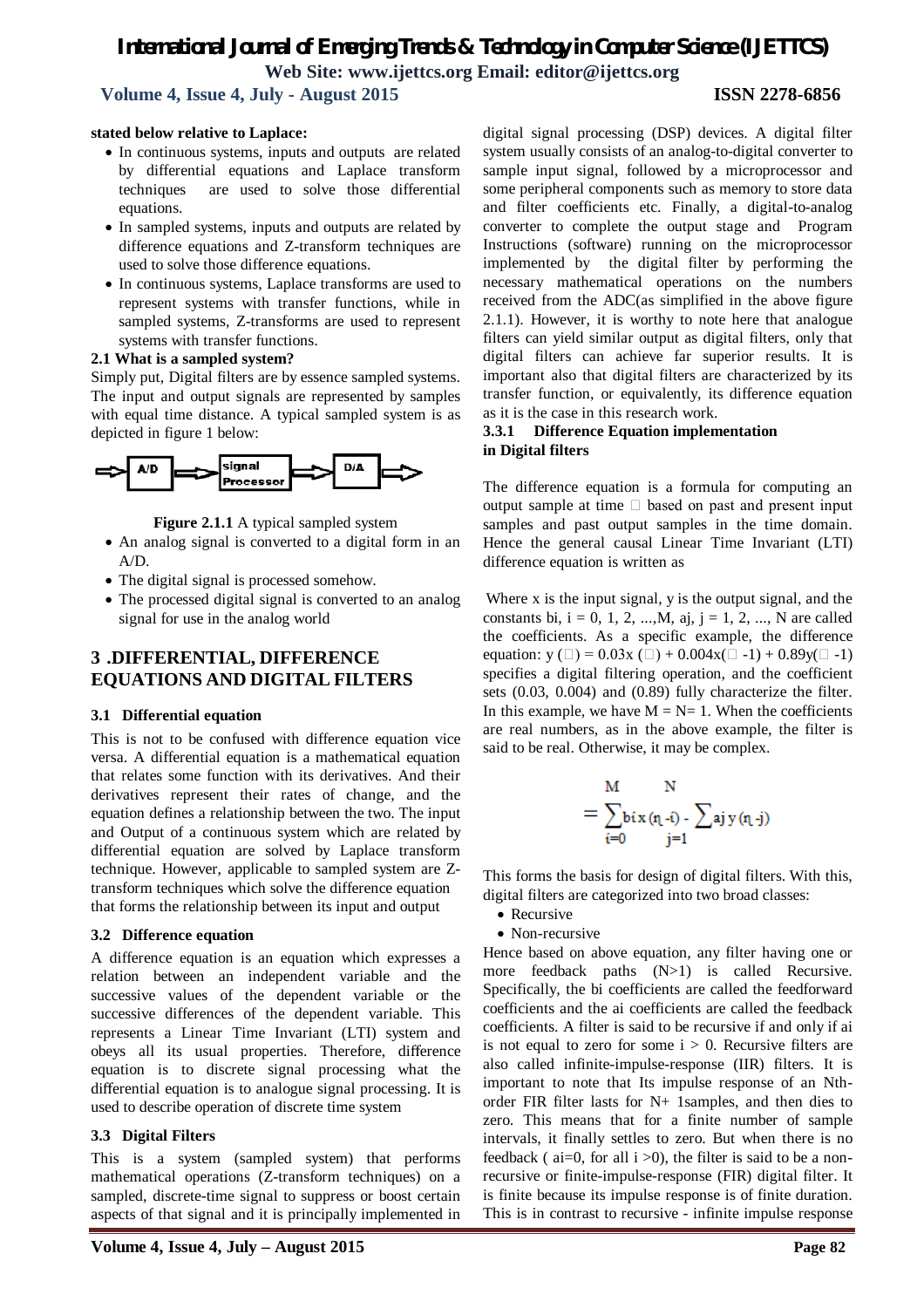# *International Journal of Emerging Trends & Technology in Computer Science (IJETTCS)* **Web Site: www.ijettcs.org Email: editor@ijettcs.org**

# **Volume 4, Issue 4, July - August 2015 ISSN 2278-6856**

(IIR) filters which have internal feedback and may theoretically continue to respond indefinitely. The impulse response of a digital filter is the output sequence from the filter when a unit impulse is applied at its input. (A unit impulse is a very simple input sequence consisting of a single value of 1 at time  $t = 0$ , followed by zeros at all subsequent sampling instants).

Therefore Recursive filters are efficient way of achieving a long impulse response, without having to perform a long convolution. They execute very rapidly, but have less performance and flexibility than other digital filters. Recursive filters are useful because they bypass a longer convolution. Since this impulse response is infinitely long, hence recursive filters are called infinite impulse response (IIR) filters. In effect, recursive filters convolve the input signal with a very long filter kernel, although only a few coefficients are involved. Below diagrams illustrates nonrecursive and recursive digital filters:



**Non- Recursive digital Filter** (as adapted from digital signal processing by Zeyad Al-Hamdany)



**3.4 Basic Differences between Infinite Impulse Response (IIR) – Recursive and Finite Impulse Response (FIR) – Non-recursive filters**

**Efficient Memory utilization and throughput**: The obvious main difference between IIR filters and FIR filters is that an IIR filter is more compact in that it can usually achieve a prescribed frequency response with a smaller number of coefficients than an FIR filter. A smaller number of filter coefficients imply less storage requirements and faster calculation and a higher throughput. Therefore, generally IIR filters are more efficient in memory and computational requirements than FIR filters.

**Stability**: FIR filter is always stable, whereas an IIR filter can become unstable and care must be taken in the design of IIR filters to ensure stability. An FIR filter will be stable no matter how it is synthesized or implemented as it has

no feedback. On the other hand, an IIR filter with improperly placed poles can't be made stable no matter how it is implemented.

**Math Register Size**: IIR takes up more register size than FIR during peak signal processing. The peak math value for IIR can range from 1.0 to 10,000 or even higher. A filter's peak math value is a strong function of the polynomial it is based on and its selectivity. The more selective the filter, the higher the math values.

**Implementation structures:** FIR filters are usually implemented as Nth order polynomials. IIR filters on the other hand, can be implemented this way, but only if a floating point processor is available. If using a fixed point processor, an IIR filter must be implemented as a series of second order. This is to guard against overflow during peak math value which is highly forbidden which can lead to its abnormal behavior

# **4. CONCLUSION**

This research work has thoroughly x-rayed and anatomized the beauties of Z-transform application in solving difference equations which form the bedrock of digital filters operations. It is also emphatic to note that IIR filter is neither totally superior nor worse than FIR filter. Each has its suitability, and the project's overall requirements and cost determine choice.

Therefore, One`s choice for a particular digital filter be it IIR or FIR, does not holistically make the chosen filter the best solution as each filter which is preferred in one solution, maybe least thought of in another. This is because a lot of factors are put into consideration (as discussed above) such as cost, delay or latency, stability etc. in choosing one digital against another.

### **Other recommendations**

Moving forward, this research can be further steered towards mathematical derivations / proofs of the above stated assertions.

# **References**

- [1] Corrigan D. (2012).Difference Equations and digital filters. Retrieved May 10, 2015 from http://www.mee.tcd.ie/~corrigad/3c1/DSP1\_2012\_stu dents.pdf.
- [2] Smith III J.O.(2007,September),Introduction to digital filters with audio applications. Retrieved April 02,2015 from https://ccrma.stanford.edu/~jos/filters/
- [3] Vaseghi S. Digital filters. Retrieved April 02, 2015 from

http://dea.brunel.ac.uk/cmsp/Home\_Saeed\_Vaseghi/C hapter05-

- [4] Digital filter response. Retrieved April 13, 2015 from https://www.cis.rit.edu/class/simg713/notes/chap7 digital-filter.pdf
- [5] Difference equation and ztransforms.Retrieved April 08,2015 from